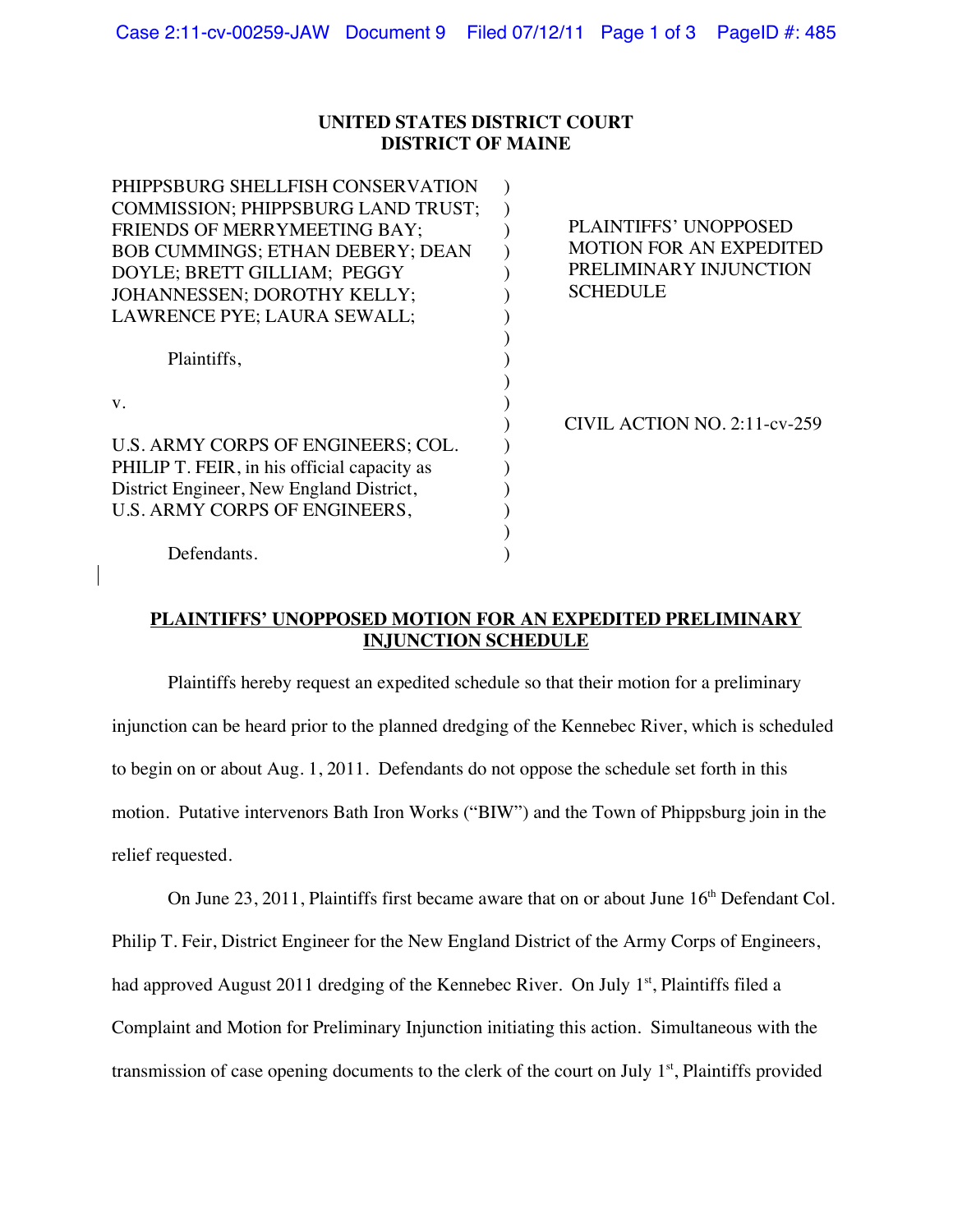### Case 2:11-cv-00259-JAW Document 9 Filed 07/12/11 Page 2 of 3 PageID #: 486

an electronic copy of both filings to counsel for the New England District Defendant Army Corps of Engineers. On July  $5<sup>th</sup>$ , Plaintiffs also served all Defendants via express and/or next day mail with a written copy of the Motion for Preliminary Injunction along with service of the Complaint and Summonses.

The parties have agreed to request of this Court an expedited preliminary injunction schedule as follows: Defendants will respond to the motion for a preliminary injunction by July  $18<sup>th</sup>$  and putative intervenor BIW will respond by July  $19<sup>th</sup>$ . Plaintiffs will reply by July  $20<sup>th</sup>$ . All parties will be prepared for a non-evidentiary hearing before the court by July 22nd.

Accordingly, to the extent the court grants a hearing, the parties request that it occur on July  $22<sup>nd</sup>$  or the following week.

Respectfully Submitted, July 12, 2011

By: /s/ Stephen F. Hinchman Stephen F. Hinchman

Law Offices of Stephen F. Hinchman, LLC 537 Fosters Point, West Bath, ME 04350 207.837.8637 SteveHinchman@gmail.com

*Counsel for Plaintiffs and the Town of Phippsburg*